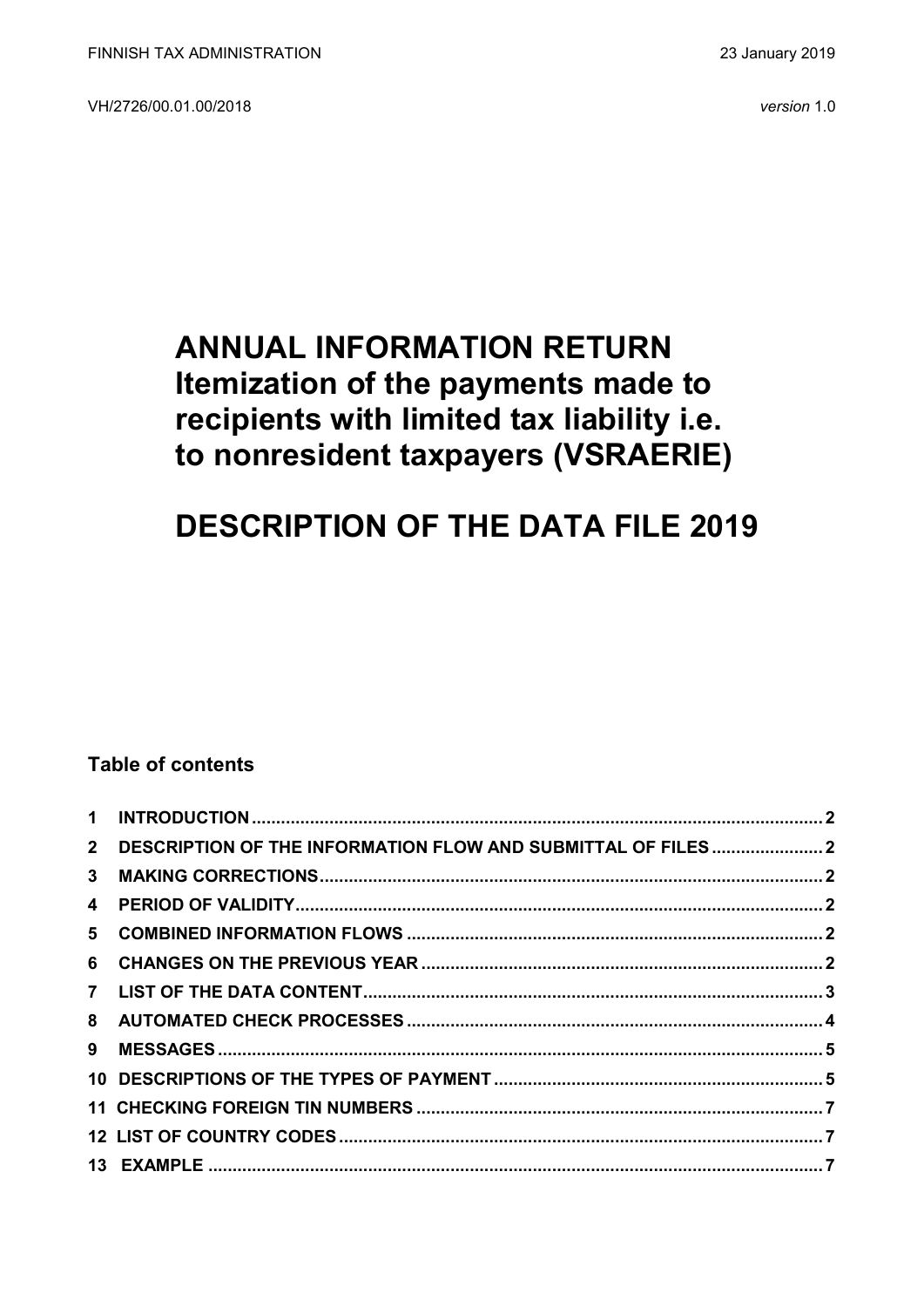## **Version history**

| <b>Date</b> | <b>Version</b> | <b>Description</b>                                       |
|-------------|----------------|----------------------------------------------------------|
| 23.1.2019   | 1.0            | First release concerning the 2019 taxable year.          |
| 23.4.2019   |                | Some corrections were made to 7 List of the data content |

#### <span id="page-1-0"></span>**1 INTRODUCTION**

This guidance explains the structure of the required inbound file and the check procedures that follow. For more information, see tax.fi > About us > Information and material on taxation > IT developers > e-Filing guidance > Electronic filing of information returns General description.

#### <span id="page-1-1"></span>**2 DESCRIPTION OF THE INFORMATION FLOW AND SUBMITTAL OF FILES**

For more information on how filers must identify themselves electronically, on the requirements on Katso ID and Katso Role, and on the information flow's check routine for authorizations, click [here.](https://www.ilmoitin.fi/webtamo/sivut/IlmoituslajiRoolit?kieli=en&tv=VSAPUUSE)

#### <span id="page-1-2"></span>**3 MAKING CORRECTIONS**

For more information, see tax.fi > About us > Information and material on taxation > IT developers > e-Filing guidance > Making corrections to e-filed submittals of information returns.

Please note the special requirement regarding this information flow: We recommend that when making corrections, filers use the same information flow, and the same software, as they used for the original submittal.

#### <span id="page-1-3"></span>**4 PERIOD OF VALIDITY**

This specification sets out the requirements of file formatting that come into force 29 January 2019 and continue to be in force until a new version of this specification is released.

For deadline dates for filing, see tax.fi > Verohallinto > Tietoa verotuksesta > Ohjelmistokehittäjät > Aikataulut (Available in Finnish and Swedish).

#### <span id="page-1-4"></span>**5 COMBINED INFORMATION FLOWS**

You may send us the following flows in the same computer file as you are sending your VSRAERIE flow:

VSOSVYHT

#### <span id="page-1-5"></span>**6 CHANGES ON THE PREVIOUS YEAR**

|     | <b>Data Name</b> | Data element            | <b>Description</b>          |
|-----|------------------|-------------------------|-----------------------------|
| 1.0 | 15-185/058       | Year of Payment         | Year changed                |
|     | 12-13/084        | Type of Payment         | The following Types of      |
|     |                  |                         | Payment are withdrawn:      |
|     |                  |                         | A1-A9, AR, AS, AD, R2, R5,  |
|     |                  |                         | R6, AM, RM. These payments  |
|     |                  |                         | must now be reported to the |
|     |                  |                         | Incomes Register.           |
|     | 380-382/327      | Quantity of days worked | ID removed                  |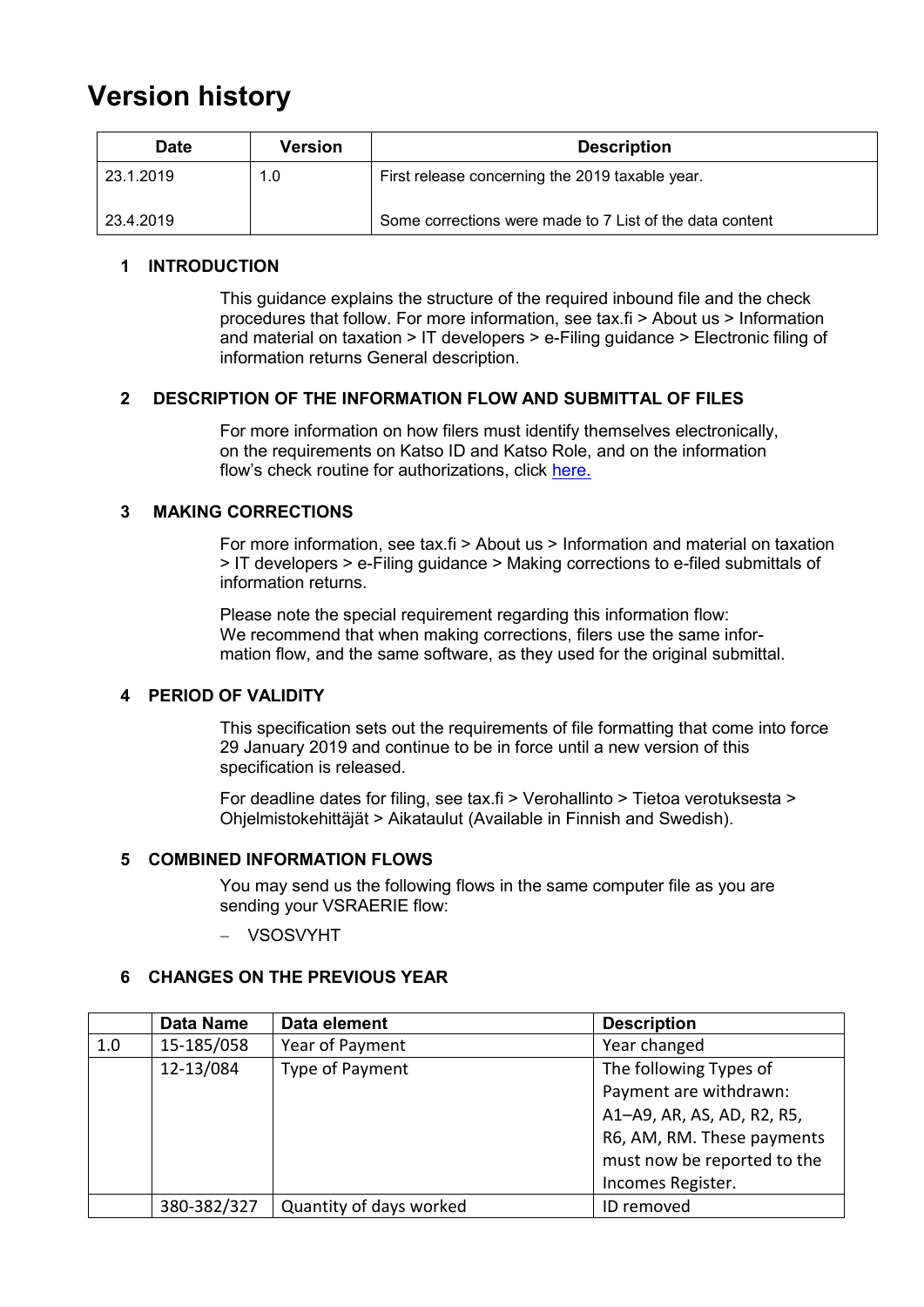| 428-440/319 | Cash wages                           | The position is now a 'reserve |
|-------------|--------------------------------------|--------------------------------|
| 441-451/320 | Fringe benefits                      | space'.                        |
| 463-473/322 | Per diems and other allowances       |                                |
| 517-527/323 | Base for insurance premiums for an   |                                |
|             | employee working overseas            |                                |
| 616-626/329 | Worker-paid pension insurance,       |                                |
|             | unemployment insurance contributions |                                |
| 384-396/080 | Account operator's Business ID       | Format changes                 |
|             |                                      | YTUNNUS $\rightarrow$ YTUNNUS2 |
| 20-32/010   | Payor's ID                           | Format changes                 |
|             |                                      | $ALITP$   HETU $\rightarrow$   |
|             |                                      | ALITP2     HETU2               |
| 384-396/080 | Account operator's Business ID       | Check removed #1134            |
| 342-366/097 | ISIN or name of the payment          |                                |

## <span id="page-2-0"></span>**7 LIST OF THE DATA CONTENT**

| <b>Position</b> | $\vert$ Code $\vert$ P/V $\vert$ T |              |              |               | L/T Description                                                                                                                                            | <b>Format</b>                 | <b>Permissib</b><br>le values                                                                                                                   |
|-----------------|------------------------------------|--------------|--------------|---------------|------------------------------------------------------------------------------------------------------------------------------------------------------------|-------------------------------|-------------------------------------------------------------------------------------------------------------------------------------------------|
| $1 - 8$         | 000                                | P            | $\mathsf{T}$ |               | File identifier                                                                                                                                            | AN <sub>8</sub>               | <b>VSRAERIE</b>                                                                                                                                 |
| 10              | 082                                | $\sf V$      |              |               | Deletion                                                                                                                                                   | A1                            | D                                                                                                                                               |
| $12 - 13$       | 084                                | P            | T            | $\ast$        | Type of Payment                                                                                                                                            | AN <sub>2</sub>               | B1, B2, B3,<br>B4, B5, B7,<br>B8, B9, B0,<br>C2, C3, C4,<br>C5, C6, C7,<br>D1, D2,<br>E1,E2,<br>E3,E4,E5,<br>E6,<br>P4, P5, P6,<br>P7,<br>AE,RE |
| $15 - 18$       | 058                                | P            | $\mathsf T$  |               | Year of payment<br>This is the calendar year when the money was paid<br>or when dividends/profit surplus were ready for<br>cash payment to the beneficiary | <b>VVVV</b>                   | 2019                                                                                                                                            |
| $20 - 32$       | 010                                | P            | T            | $\ast$        | Payor's ID                                                                                                                                                 | ALITP2  <br>HETU <sub>2</sub> |                                                                                                                                                 |
| 34              | 086                                | P            |              |               | Type of beneficiary<br>1=corporate entity<br>2=beneficiary with a Finnish personal identity code<br>3=no Finnish personal identity code                    | $+N1$                         | 1, 2, 3                                                                                                                                         |
| 36-46           | 083                                | $\vee$       | T            | $\ast$<br>V/P | Beneficiary's personal identity code or Business ID                                                                                                        | YTUNNUS  <br>HETU             |                                                                                                                                                 |
| 48-58           | 021                                | $\vee$       | T            | $\ast$<br>V/P | Beneficiary's date of birth                                                                                                                                | SYNTAIKA2                     |                                                                                                                                                 |
| 60-129          | 307                                | $\mathsf{V}$ | ET           | $\ast$<br>V/P | Beneficiary's last name, or full business name of a<br>corporate entity                                                                                    | <b>AN70</b>                   |                                                                                                                                                 |
| 131-200         | 308                                | $\sf V$      | ET           |               | Beneficiary's first names                                                                                                                                  | <b>AN70</b>                   |                                                                                                                                                 |
| 202-271         | 309                                | P            |              |               | Street address in the country of tax residence                                                                                                             | AN70                          |                                                                                                                                                 |
| 273-281         | 310                                | $\vee$       |              |               | Postal code in the country of tax residence                                                                                                                | AN9                           |                                                                                                                                                 |
| 283-317         | 311                                | P            |              |               | City/district in the country of tax residence                                                                                                              | <b>AN35</b>                   |                                                                                                                                                 |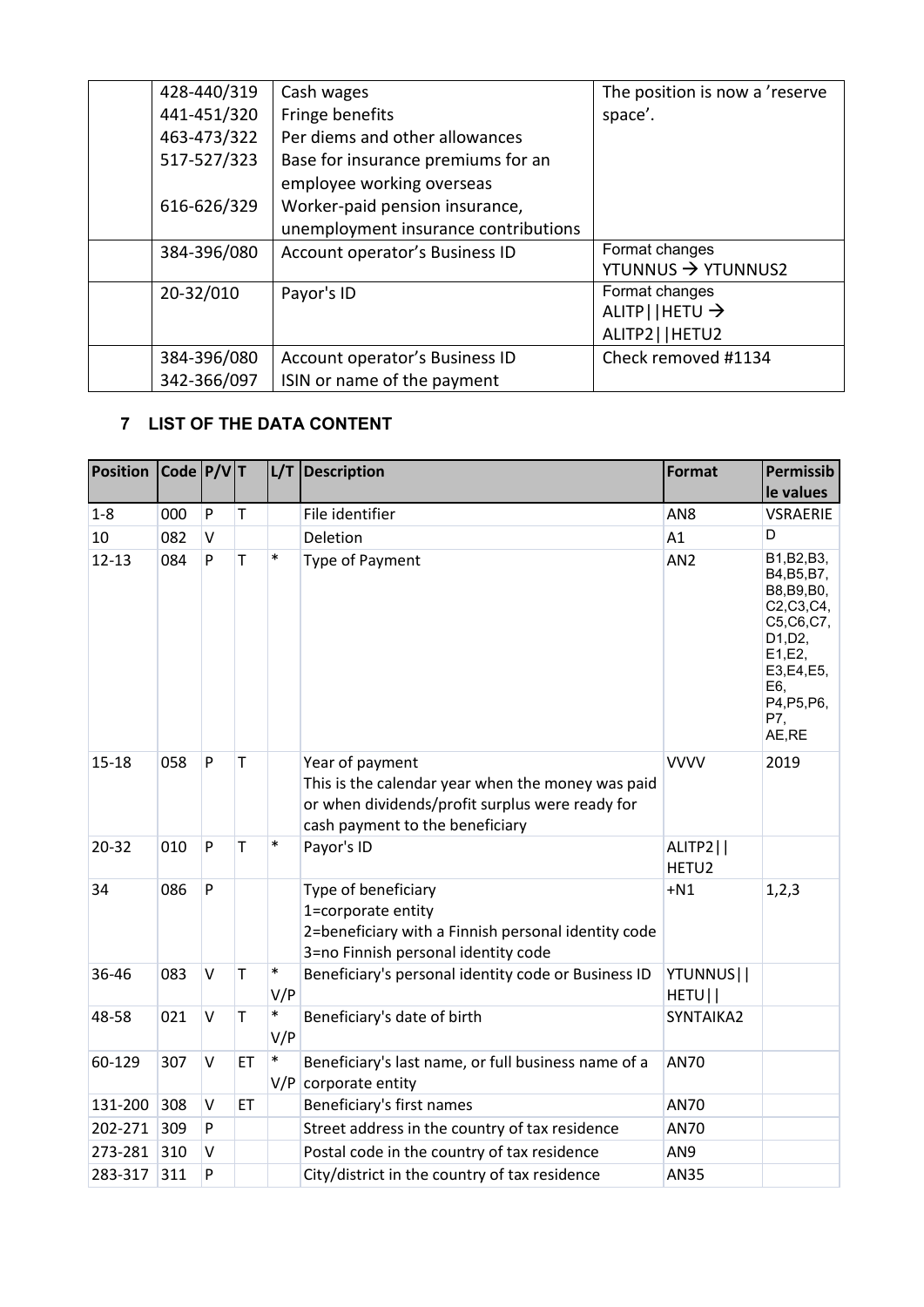| 319-338 313 |     | V        | T  |               | Personal ID or business ID (TIN) issued in the<br>country of tax residence<br>For more information, see section 11.                                                                       | AN20                                 |  |
|-------------|-----|----------|----|---------------|-------------------------------------------------------------------------------------------------------------------------------------------------------------------------------------------|--------------------------------------|--|
| 340-341 341 |     | P        | T. | $\ast$        | Country code of the country of tax residence,<br>ISO3166<br>For more information, see section 12.                                                                                         | <b>MAA</b><br><b>TUNNUS</b>          |  |
| 342-366 097 |     | V        | T  | $\ast$<br>V/P | ISIN or name of the payment                                                                                                                                                               | <b>AN25</b>                          |  |
| 367-379 326 |     | V        |    |               | Pension that has been reclaimed                                                                                                                                                           | R10,2                                |  |
| 380-382     |     |          |    |               |                                                                                                                                                                                           |                                      |  |
| 384-396 080 |     | $\vee$   | T. |               | Account operator's Business ID                                                                                                                                                            | <b>YTUNNUS</b>                       |  |
| 402-414 317 |     | P        |    |               | Gross pay base amount for either tax withholding<br>at source or tax withholding                                                                                                          | R10,2                                |  |
| 415-427 318 |     | V        |    |               | Tax withheld at source / amount of withholding                                                                                                                                            | R10,2                                |  |
| 428-440     |     |          |    |               | Reserve space                                                                                                                                                                             |                                      |  |
| 441-451     |     |          |    |               | Reserve space                                                                                                                                                                             |                                      |  |
| 452-462 321 |     | v        |    |               | Deduction for the Finnish tax at source                                                                                                                                                   | R8,2                                 |  |
| 463-473     |     |          |    |               | Reserve space                                                                                                                                                                             |                                      |  |
| 474-503 041 |     | $\vee$   |    |               | Name of contact person                                                                                                                                                                    | AN30                                 |  |
| 504-516 042 |     | V        |    |               | Contact person's telephone                                                                                                                                                                | AN13                                 |  |
| 517-527     |     |          |    |               | Reserve space                                                                                                                                                                             |                                      |  |
| 528-538 324 |     | V        |    |               | Collected health insurance premium                                                                                                                                                        | R8,2                                 |  |
| 539-615     |     |          |    |               | Reserve space                                                                                                                                                                             |                                      |  |
| 616-626     |     |          |    |               | Reserve space                                                                                                                                                                             |                                      |  |
| 627-649 048 |     | $\vee$   |    |               | Software application that produced the file                                                                                                                                               | AN23                                 |  |
| 650-661 014 |     | P        | т  |               | Name of the software that produced the file                                                                                                                                               | $Y -$<br>TUNNUS AN<br>$\overline{2}$ |  |
| 662-675     | 198 | P        |    |               | Software-generated timestamp                                                                                                                                                              | <b>DDMMYYYY</b><br><b>HHMMSS</b>     |  |
| 676-710 049 |     | $V/P$ ET |    |               | <b>Transaction code</b><br>The filer's individual transaction code that<br>differentiates between any transactions made the<br>same day, in the same category, or in the same<br>quantity | AN35                                 |  |
|             | 999 | P        |    |               | Final identifier                                                                                                                                                                          | N <sub>8</sub>                       |  |

### <span id="page-3-0"></span>**8 AUTOMATED CHECK PROCESSES**

| New /      | Code | <b>Description of Calc. Rule / Check</b>                                         |
|------------|------|----------------------------------------------------------------------------------|
| Changed    |      |                                                                                  |
| Changed    | 084  | #1474; Beneficiary's Finnish personal identity code (083) is mandatory for RE,   |
|            | 083  | B1-B0 ja P4-P7.                                                                  |
| <b>New</b> | 084  | #1478; You can only give a Business ID when the Type of Payment is C2-C5, D1     |
|            | 083  | or E1-E5.                                                                        |
| Changed    | 084  | The only Types of Payment that qualify for the deduction for tax-at-source (321) |
|            | 321  | are AE och D1                                                                    |
|            |      |                                                                                  |
|            |      | #1475; The only Types of Payment that qualify for the deduction for tax-at-      |
|            |      | source (321) are AE or D1                                                        |
|            | 341  | #1380; The value of Country Code (341) can be XX only if the value of Type of    |
|            | 084  | Payment (084) is E3, C6 or D1.                                                   |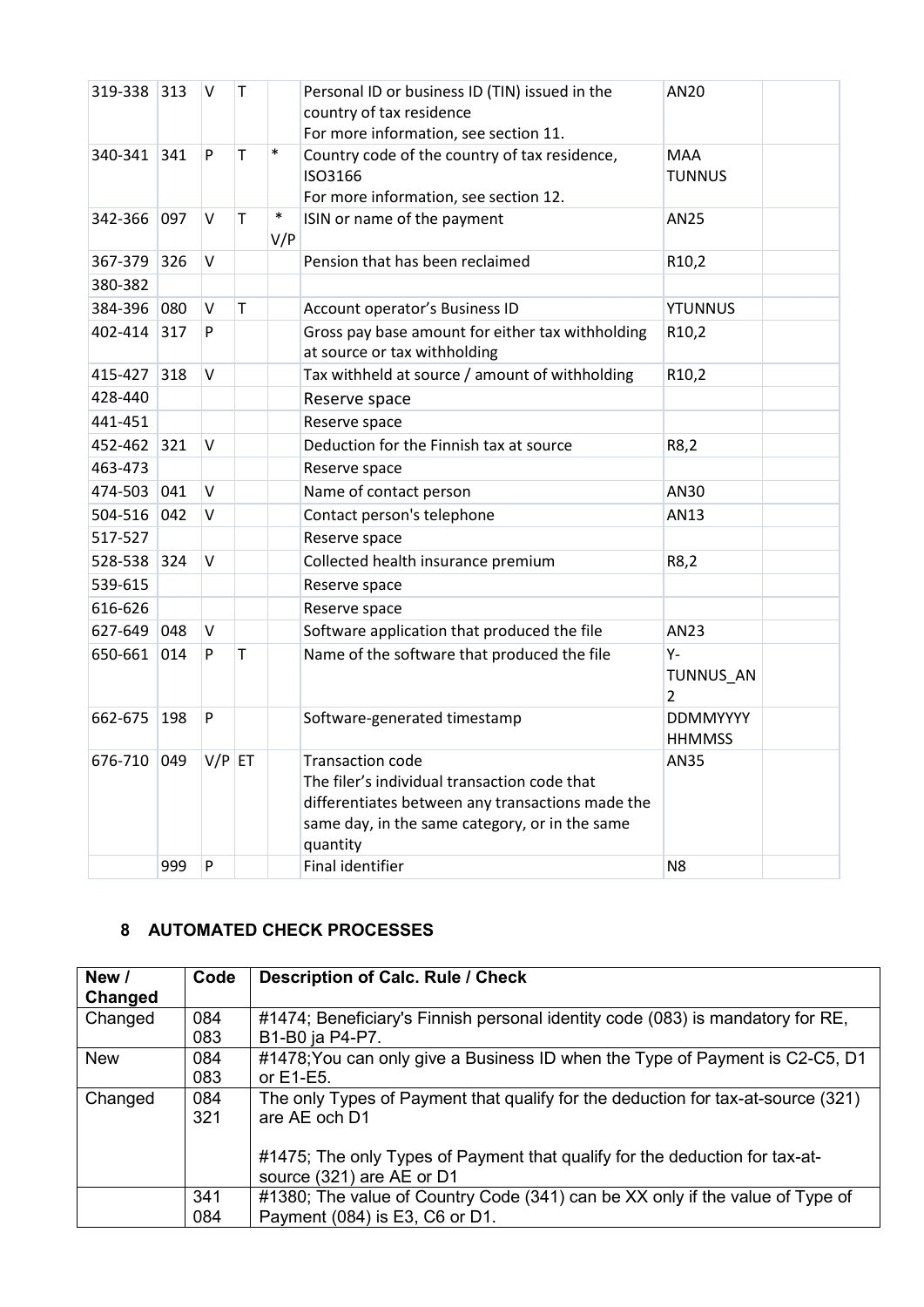| 080<br>097 | Only the Account Operator (080) is able to give the ISIN or name of the payment<br>$(097)$ .                                                                                                                      |
|------------|-------------------------------------------------------------------------------------------------------------------------------------------------------------------------------------------------------------------|
|            | #1133; The Account Operator (080) must give the ISIN or name of the payment<br>$(097)$ .                                                                                                                          |
| 083<br>307 | If data element 083 has been used to report a dummy identity code, data element<br>307 is mandatory.                                                                                                              |
|            | #1317; If Beneficiary's Finnish identity code or Business ID (083) is a dummy<br>identity code, becomes the data element Beneficiary's last name, or full<br>business name of a corporate entity (307) mandatory. |

#### <span id="page-4-0"></span>**9 MESSAGES**

| New /   | Code              | Description of the message                                                                                                                                                                                                                                                              |
|---------|-------------------|-----------------------------------------------------------------------------------------------------------------------------------------------------------------------------------------------------------------------------------------------------------------------------------------|
| Changed | 083<br>086<br>313 | Populate the 083 Data Element with the Beneficiary's Finnish personal identity<br>code, or the 313 Data Element with Personal ID, Business identity code or TIN<br>code for taxpayer identification, issued in the country of residence, if Type of<br>beneficiary $(086) = 1$ .        |
|         |                   | #1084; Populate the 083 Data Element with the Beneficiary's Finnish personal<br>identity code, or the 313 Data Element with Personal ID, Business identity code<br>or TIN code for taxpayer identification, issued in the country of residence, if Type<br>of beneficiary $(086) = 1$ . |
|         | 083               | #1085; Populate the 083 Data Element with the Beneficiary's Finnish personal                                                                                                                                                                                                            |
|         | 086<br>086<br>021 | identity code if Type of beneficiary $(086) = 2$ .<br>#1086; Populate the 021 Data Element with the Beneficiary's date of birth if Type<br>of beneficiary $(086) = 3$                                                                                                                   |
|         | 086<br>308        | #1087; Populate Beneficiary's first names (308) if the beneficiary is a natural<br>person (086=2 or 086=3)                                                                                                                                                                              |

#### <span id="page-4-1"></span>**10 DESCRIPTIONS OF THE TYPES OF PAYMENT**

**B1** Employment pension paid by public bodies (not from business activity)

**B2** Other payments based on social-security legislation (such as employment pension, farm closure pension or accident indemnity pension).

**B3** Other than employment pension, paid by Kela or by Finnish State Treasury.

**B4** Contract-based pension deemed as earned income (including voluntary retirement pension contracts signed either by the beneficiary or by the employer)

**B5** Pensions paid by public bodies, derived from business activity.

**B7** Other pension type than referred to above in B1-B5 and B8 below. (e.g. motor accident insurance contract, other risk insurance contract)

**B8** Contract-based pension deemed as capital income (including voluntary retirement pension contracts signed by the beneficiary).

**B9** Pensions based on voluntary retirement pension insurance contracts, raised by 20 percent (write the original amount without the 20-percent increase)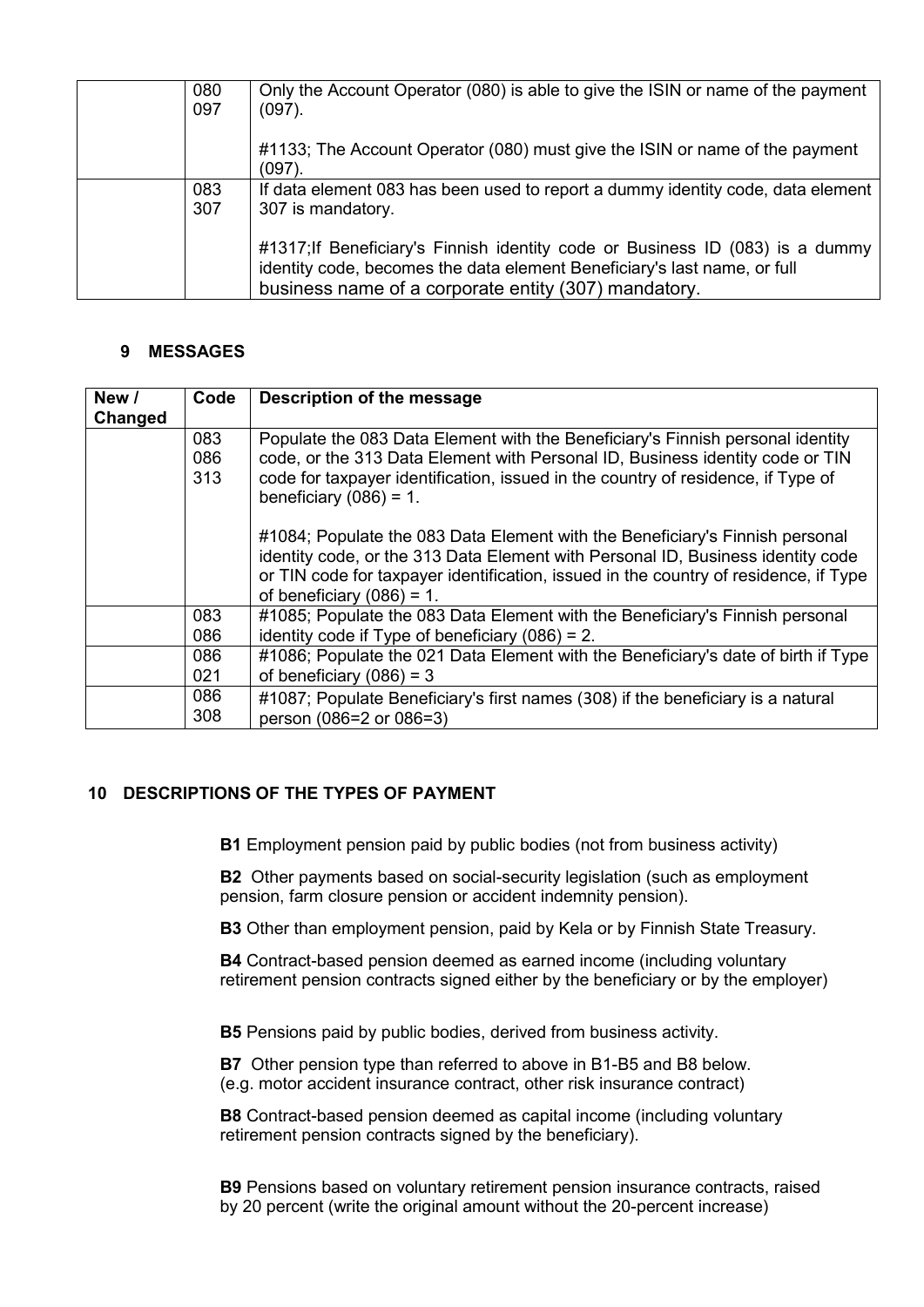**B0** Pensions based on voluntary retirement pension insurance contracts, raised by 50 percent (write the original amount without the 20-percent increase)

**C2** Interest on deposits (other than S Type of Payment)

**C3** Interest on bonds and debentures or a paid aftermarket bonus (other than S Type of Payment).

**C4** Annual investment-fund profits (other than S Type of Payment).

**C5** Other interest amounts (other than S Type of Payment)

**C6** Interest for which no beneficial owner is reported

**C7 Interest on assets saved under a long-term savings agreement.**

**D1** Other paid amounts such as scholarships, and benefits or a settlement from a life insurance policy etc.

**D2 Other types of yields on assets saved under a long-term savings agreement.**

**E1 Dividends of direct-investment character within the meaning of the Parent-Subsidiary Directive or a tax treaty.**

**E2 Other dividends, if the underlying shares are nominee-registered, but management is offered to the account holder as a service.**

**E3 Other dividends if the underlying shares are nominee-registered. (If source taxes on the dividends have been refunded, report the dividends as E5 instead of E3.)**

**E4** Dividends other than the previous Types of Payment, profit surplus paid by a cooperative society

**E5 Payment of dividends to final beneficiaries if the withheld tax has been refunded by the payor** (**Use E5 instead of E3 if a refund of tax at source took place.** Only report the remaining amount of tax, which remains after the refund.)

**E6 Dividends on assets saved under a long-term savings agreement.**

**P4 Payments derived from long-term savings contracts, deemed as earned income**

**P5 Payments derived from long-term savings contracts, deemed as capital income**

**P6 Payments derived from long-term savings contracts, taxable as 20% higher, and as capital income.** 

**P7** Payments derived from long-term savings contracts, taxable as 20% higher, and as capital income.

**AE** Social benefit (such as study grant, unemployment allowance) (**new, subject to taxation at source,** was previously D1)

**RE** Social benefit paid to a nonresident, taxed by withholding